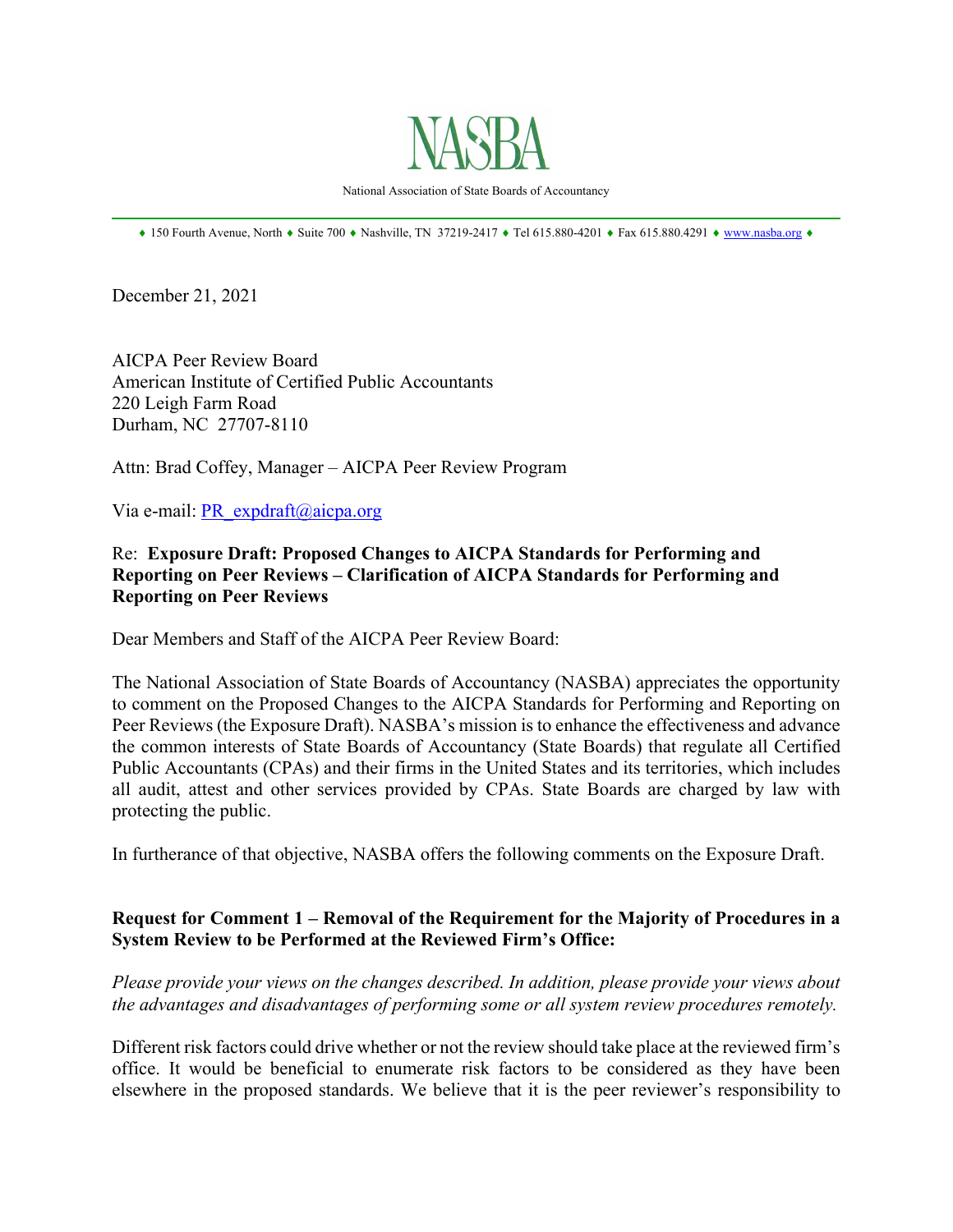evaluate the risk factors and determine the most appropriate manner in which to conduct the review whether on-site, remote or a combination of both.

A noted disadvantage to conducting the review remotely is the impact on the effectiveness of the review. Just as in financial statement audits, when on-site, the interaction between the reviewer and the reviewed will be more effective, which often results in more timely completion. To have peer reviews completed with the results reported timely is in the public interest.

# **Request for Comment 2 – Change to the Requirements for Onsite Office Visits in System Reviews:**

# *Please provide your views on the changes described. In addition, please provide your views on the advantages and disadvantages of visiting one or more offices of the reviewed firm.*

As previously mentioned, we believe that it is the peer reviewer's responsibility to evaluate the risk factors and determine the most appropriate manner in which to conduct the review. The enumerated risk factors identified in .A13 and .A14 are helpful to the evaluation process; however, we believe that the risk factors to influence a reviewer's decision to visit or select engagements from a particular office in .A14 should focus primarily on the type of work being performed instead of the composition or demographics of the office locations.

# **Request for Comment 3 – Removal of the Requirement for Surprise Engagements in System Reviews:**

### *Please provide your views on the changes described. In addition, please provide your views on specific peer review risks that may warrant selecting a surprise engagement.*

We believe that professional judgement should be left to the peer reviewer as to whether a surprise engagement would be meaningful to the system review. We support the removal of the requirement for surprise engagements in system reviews only if appropriate risk factors have been developed and communicated, including risk factors regarding the consideration of lockdown features and electronic workpapers.

The guidance appears to place a high degree of reliance on the lockdown features of audit workpaper software. We note that, unlike other topic areas, there are no risk factors included for audit workpaper software. We recommend that such risk factors be included.

We offer two points of caution in this area and recommend that additional guidance for reviewers be considered. First, there still remain audit engagements that utilize manual workpapers. The workpapers for such engagements would clearly not be able to be locked down in the same manner as electronic workpapers. Guidance should be provided for storage and lockdown considerations for manual workpaper engagements. Second, there should be significant professional skepticism employed even when the lockdown features of electronic workpapers are represented as being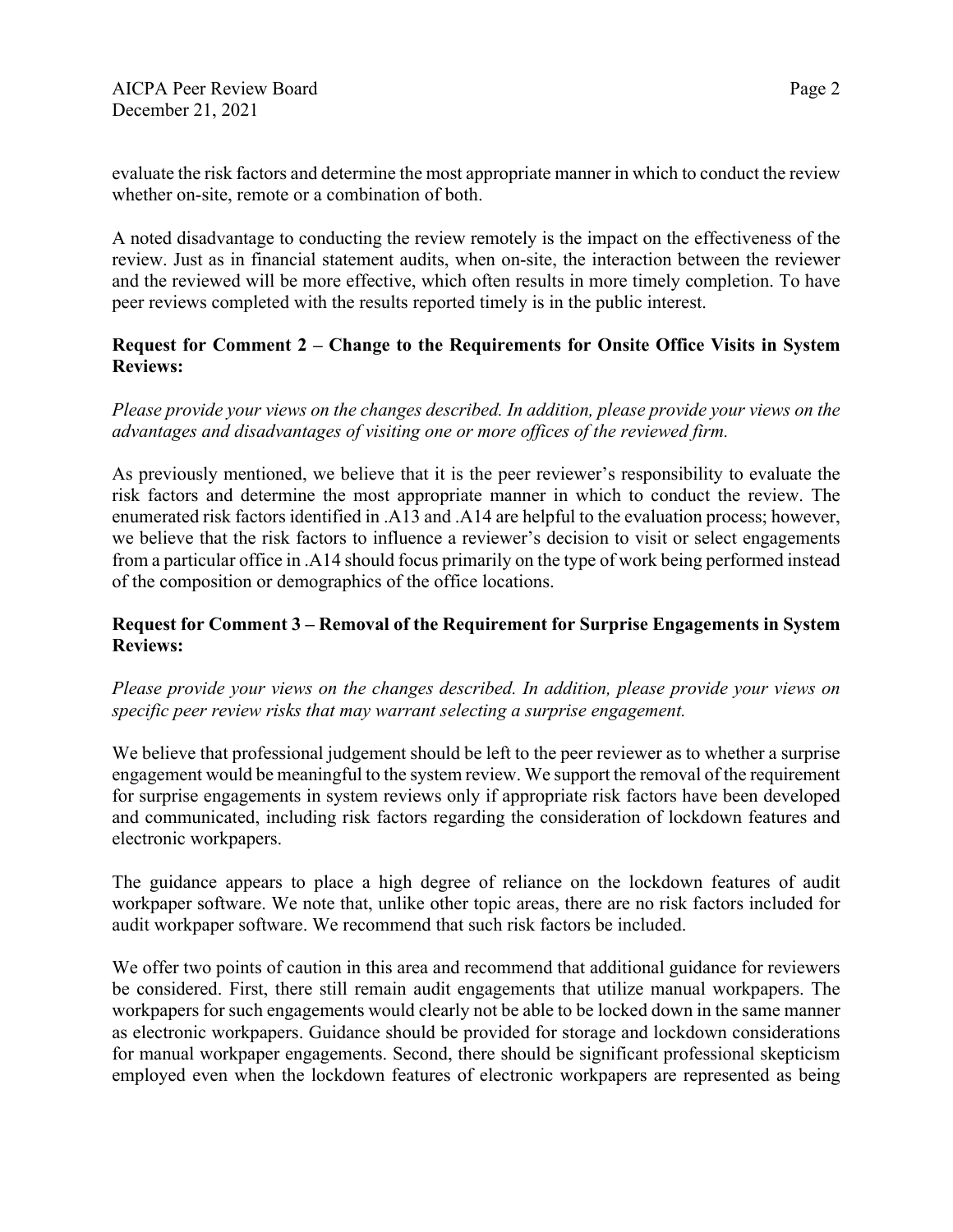employed. Reviewers should satisfy themselves that such lockdown features exist and have been appropriately implemented.

# **Request for Comment 4 – Removal of the Term "Significant Deficiency" in Engagement Reviews:**

### *Please provide your views on the changes described.*

We support the removal of the term "significant deficiency" as it relates to engagement reviews.

### **Request for Comment 5 – Removal of the Requirement that Peer Review Documents for Single Audit Engagements be included in Materials for RAB Meetings:**

### *Please provide your views on the changes described.*

We believe that this is an appropriate change, although in adopting this policy, RABs should satisfy themselves as to technical competence of the designated technical reviewer in the area of Single Audits.

### **Request for Comment 6:**

#### *Are the requirements in the proposed peer review standards clear and understandable?*

We believe the requirements in the proposed peer review standards are clear and understandable and will enhance the utility of the guidance for all participants in the peer review process. We do suggest that as future implementation guidance is developed, consideration be given to the use of electronic decision support technology to better enable users to locate guidance that they seek.

#### **Request for Comment 7:**

*Is the application and other explanatory material helpful to support the application of the requirements?*

We believe the application and other explanatory material is helpful to support the application of the requirements.

### **Request for Comment 8:**

*Are the definitions easy to understand and apply? In addition, please provide your views about whether the master glossary is helpful to all users of the standards (refer to PR-C section 100).*

We believe the definitions are easy to understand and apply. We believe the master glossary is helpful to all users of the standards.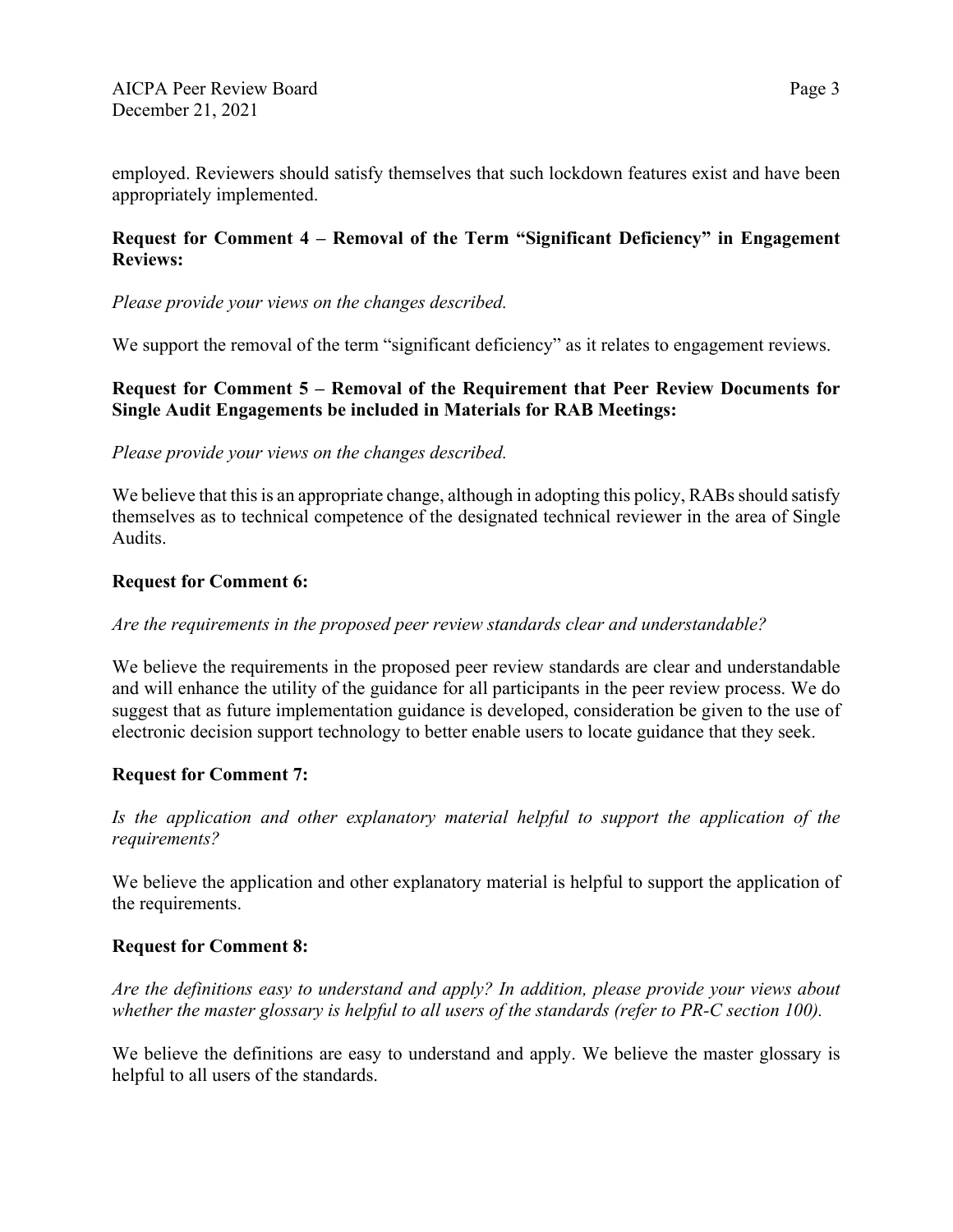### **Request for Comment 9:**

*Do the requirements for commencing peer reviews appropriately reflect considerations for both system and engagement reviews? Do you think an engagement letter should be required for all peer reviews?*

We believe the requirements for commencing peer reviews appropriately reflect considerations for both system and engagement reviews.

We believe that an engagement letter should be required for all peer reviews. It would be helpful to provide example templates within the standards for guidance.

### **Request for Comment 10:**

*Is the application and other explanatory material appropriate and understandable regarding committee members who are not team captain-qualified but practicing with a firm that has received a non-pass peer review report rating (refer to paragraphs .17-.19 of PR-C section 400)?*

We believe that the application and other explanatory material is appropriate and understandable regarding committee members who are not team captain-qualified but practicing with a firm that has received a non-pass peer review report rating.

### **Request for Comment – Effective Date**

*Please provide your views on the proposed effective date. If you are not in support of the proposed date, please provide reasons for your response. In addition, what are your views on the types of training and resources that would be helpful for stakeholders to begin using the proposed standards?*

We have no basis to comment on the amount of time peer reviewers would need to prepare; however, we recommend the Board allow ample time for reviewers to be able to implement the proposed standards correctly. Training and resources will be critical to effective implementation.

\* \* \*